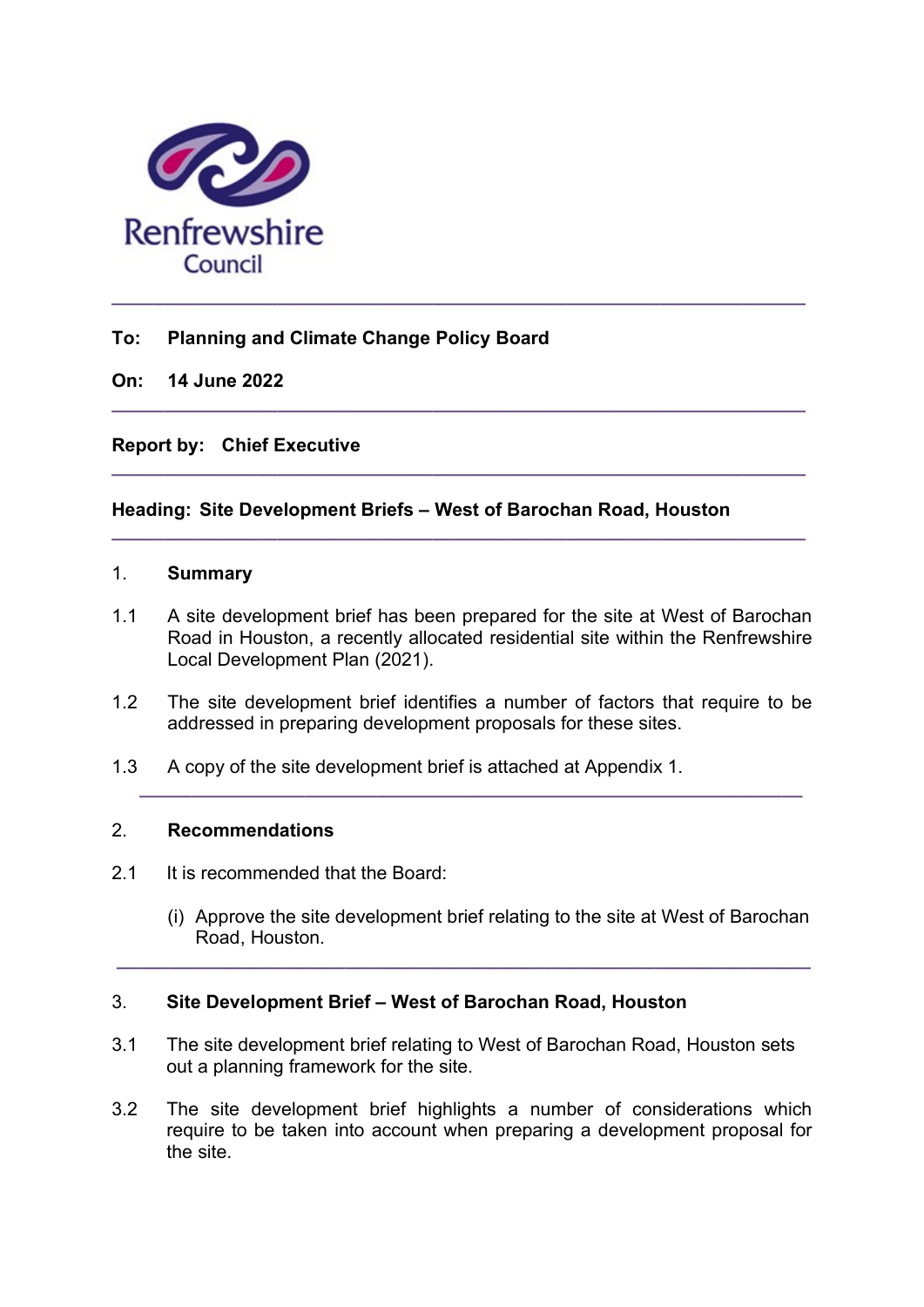The factors include:

- Site context:
- Site layout and building design:
- **Landscaping and boundary treatments;**
- Accessibility;
- **Sustainable urban drainage;**
- Renewables/Sustainability;
- Digital connections;
- Affordable housing;
- Education provision;
- Open space provision; and
- **Required supporting information.**

#### 4. Next Steps

- 4.1 If approved by the Board, the site development brief will be placed on the Council's web pages and used to guide development proposals for these sites.
- 4.2 It is the intention that further site development briefs will be prepared for other sites allocated within the Renfrewshire Local Development Plan (2021) and these will be brought to the Board in due course.

 $\_$  ,  $\_$  ,  $\_$  ,  $\_$  ,  $\_$  ,  $\_$  ,  $\_$  ,  $\_$  ,  $\_$  ,  $\_$  ,  $\_$  ,  $\_$  ,  $\_$  ,  $\_$  ,  $\_$  ,  $\_$  ,  $\_$  ,  $\_$  ,  $\_$ 

#### Implications of the Report

- 1. Financial The extent and details of the additional duties is still to be confirmed.
- 2. HR & Organisational Development None.
- 3. Community/Council Planning –

Reshaping our place, our economy, and our future  $-$  the proposed site development briefs set out a framework for supporting, encouraging, and delivering sustainability, climate change adaption, reaching Net Zero, biodiversity gain and creating great places.

- 4. Legal None.
- 5. Property/Assets None.
- 6. Information Technology None.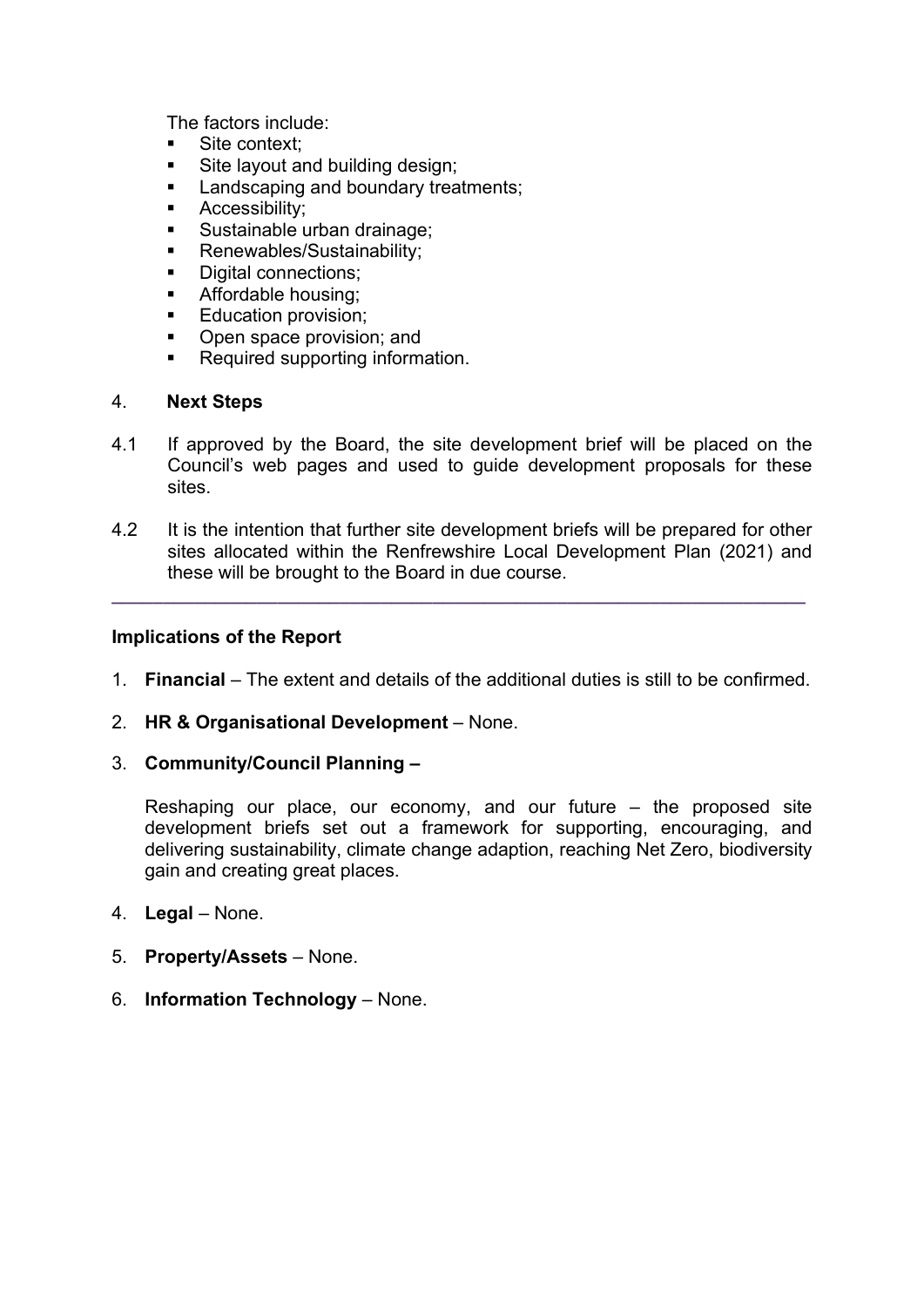## 7. Equality & Human Rights -

- (a) The Recommendations contained within this report have been assessed in relation to their impact on equalities and human rights. No negative impacts on equality groups or potential for infringement of individuals' human rights have been identified arising from the recommendations contained in the report. If required following implementation, the actual impact of the recommendations and the mitigating actions will be reviewed and monitored, and the results of the assessment will be published on the Council's website.
- 8. Health & Safety None.
- 9. Procurement None.
- 10. Risk None.
- 11. Privacy Impact None.
- 12. COSLA Policy Position None.
- 13. Climate Risk The proposed site development briefs seek to ensure that any development coming forward is undertaken in a sustainable manner and aids the adaption required as a result of climate change.

 $\_$  ,  $\_$  ,  $\_$  ,  $\_$  ,  $\_$  ,  $\_$  ,  $\_$  ,  $\_$  ,  $\_$  ,  $\_$  ,  $\_$  ,  $\_$  ,  $\_$  ,  $\_$  ,  $\_$  ,  $\_$  ,  $\_$  ,  $\_$  ,  $\_$ 

 $\_$  ,  $\_$  ,  $\_$  ,  $\_$  ,  $\_$  ,  $\_$  ,  $\_$  ,  $\_$  ,  $\_$  ,  $\_$  ,  $\_$  ,  $\_$  ,  $\_$  ,  $\_$  ,  $\_$  ,  $\_$  ,  $\_$  ,  $\_$  ,  $\_$ 

#### Appendix 1 – Site Development Briefs:

West of Barochan Road, Houston.

Author: David Love, Chief Planning Officer.

Tel: 07483410182; Email: david.love@renfrewshire.gov.uk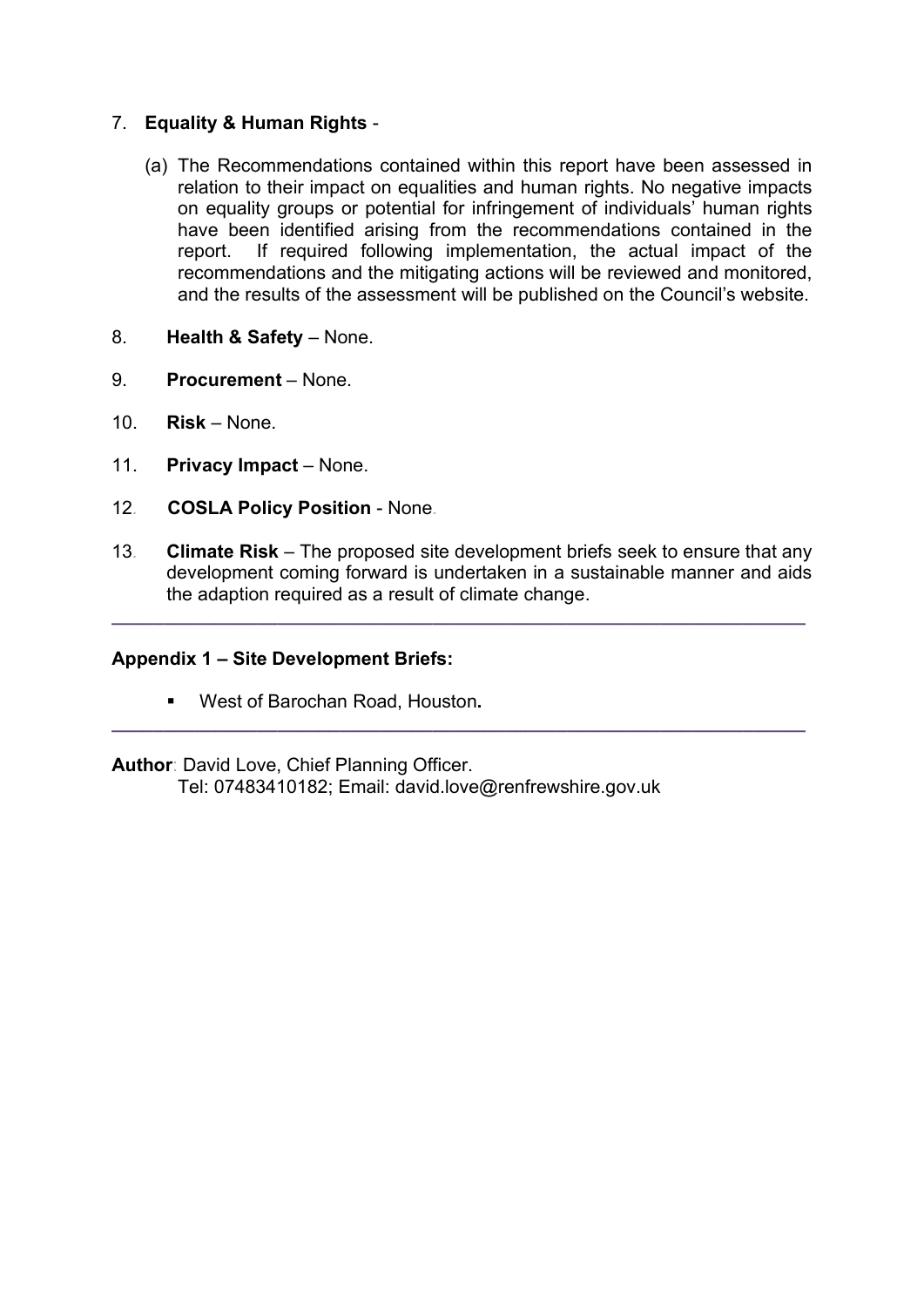# **SITE DEVELOPMENT BRIEF**

# **Land West of Barochan Road, Houston**

**2022**

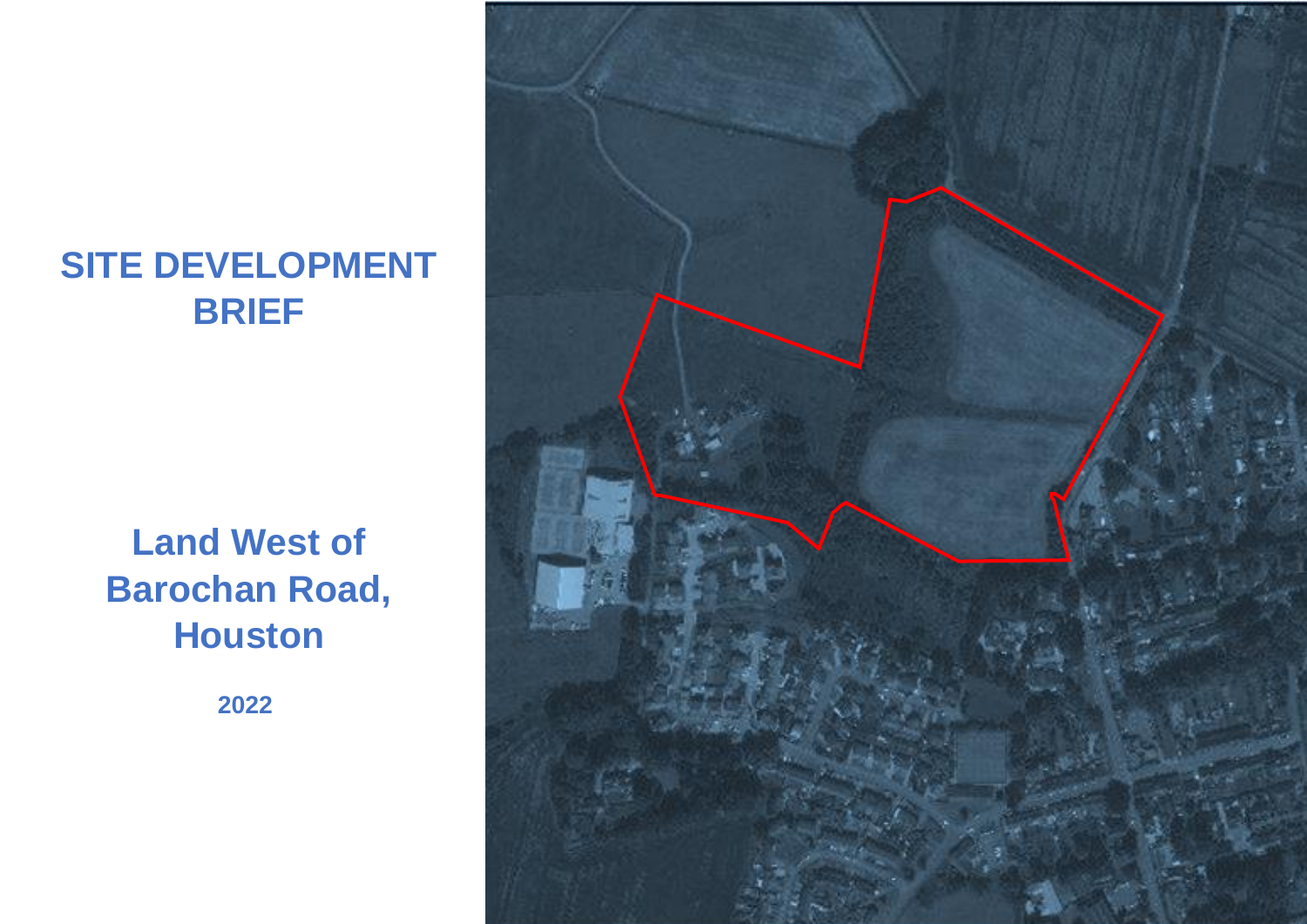This brief sets out a planning framework for the site at land West of Barochan Road, Houston which is allocated in the Renfrewshire Local Development Plan (2021) for residential use.

The brief sets out requirements to be addressed in preparing a development proposal for this site. The brief must be read in conjunction with the Renfrewshire Local Development Plan and New Development Supplementary Guidance.

### **Site Context**

The site consists of irregularly shaped open grazing fields along with an existing house and kennels.

Most of the site consists of undulating rough grazing fields, with areas of overgrown shrubby vegetation. The tree belt along the northern boundary is well established and effectively screens the site when approaching the settlement from the north. The site slopes down from north to the south where it meets existing housing.

The site sits adjacent to Houston Conservation Area with the North Mound Scheduled Monument and a War Memorial in close proximity.

Vehicular access is available from Barochan Road with opportunities to link into the surrounding path network.

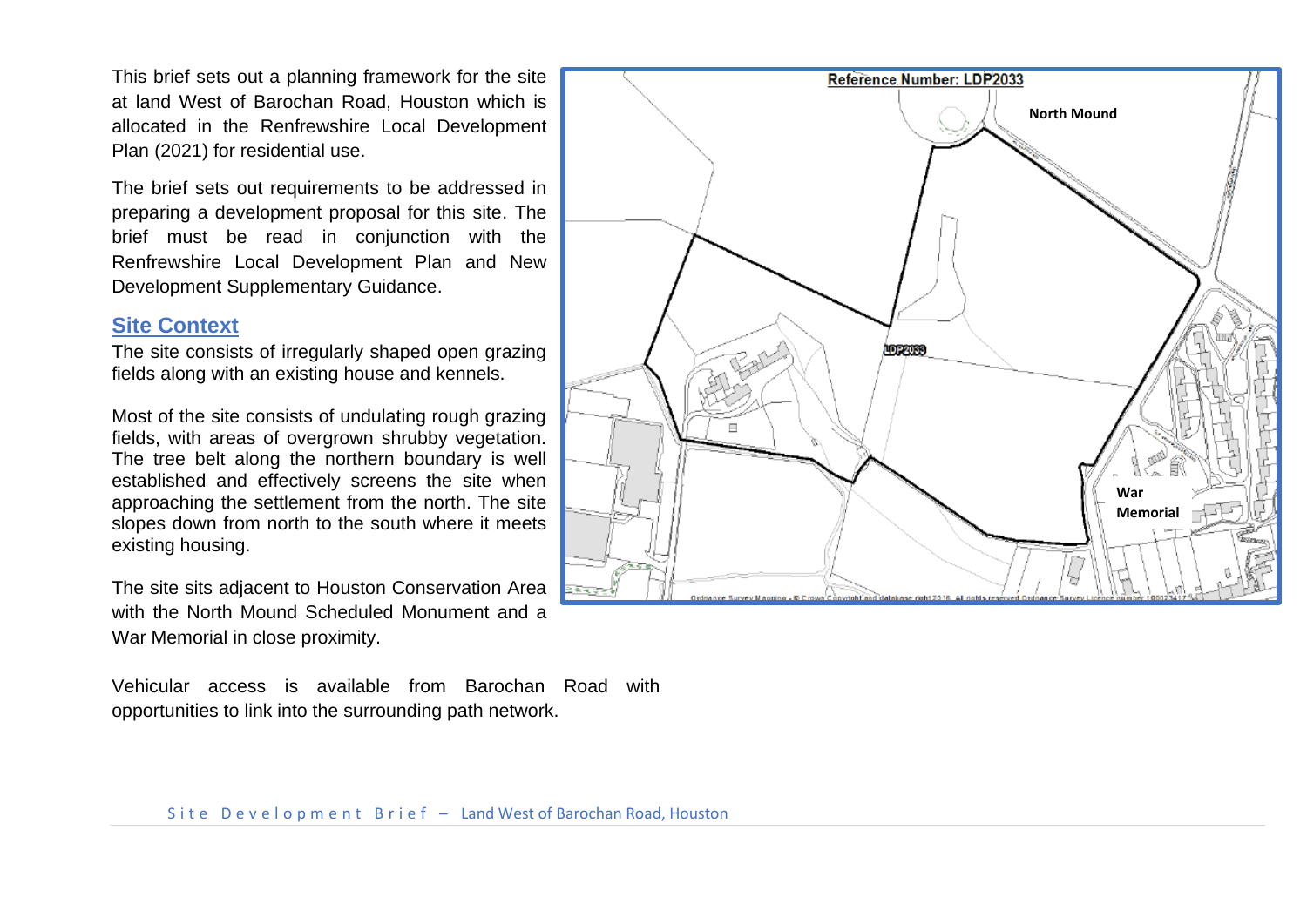# **Site Layout and Building Design**

Residential development of the site requires to be at a density which reflects the surrounding area incorporating well designed landscaped areas and include a mix of housing types (detached and semi-detached and terraced houses) and tenure including new affordable homes.

The proposal requires to demonstrate how inclusive design will be achieved with the development relating to and linking well with the surrounding residential area. The design and finishing materials of the new houses will also require to relate to the existing adjoining residential areas.

The layout and design of the site should add to and enhance the setting of Houston Conservation Area with particular consideration given to the setting of the adjacent North Mound Scheduled Monument and War Memorial. The development will required to be set back from the ridge line along the northern boundary safeguarding views to and from North Mound.

The housing on the site will required to be well integrated in terms of style, appearance and materials with a high standard of development layout and design.

Renfrewshire's Places Design Guide sets out further guidance in relation to sustainable place making and design and this requires to be reflected in any development proposal:

[http://www.renfrewshire.gov.uk/article/3041/Development-](http://www.renfrewshire.gov.uk/article/3041/Development-Planning-Guidance)[Planning-Guidance](http://www.renfrewshire.gov.uk/article/3041/Development-Planning-Guidance)

# **Landscaping and Boundary Treatments**

An established hedge is located to the north with a well-established belt of trees beyond. In the western area of the site there is an area of shrubby vegetation. Located in the south out with the site there is an area of established mature woodland.

Development must protect existing trees, including the tree belt along the northern boundary, protecting important habitats and biodiversity as well as maintaining the existing natural screening which will assist in visually containing the site.

In order to protect existing trees, any development should include landscape buffers around trees, which will be informed by a tree survey (to be undertaken by the applicant). The landscape buffers will ensure any new development is sited well clear of root protection areas and the crown spread of trees.

The provision of planting and preservation of trees must be in line with the [Renfrewshire's Planning & Development Tree Policy.](https://www.renfrewshire.gov.uk/article/2876/Trees-information-and-advice)

There is a presumption against any tree removal on site and any proposed development should be designed to take account of existing trees on site. Should the development proposal identify the removal of any trees, a detailed justification together with a comprehensive landscaping scheme and appropriate compensatory planting will be required.

Residential development will be required to add to and enhance the existing green network by ensuring that new on site green

Site Development Brief - Land West of Barochan Road, Houston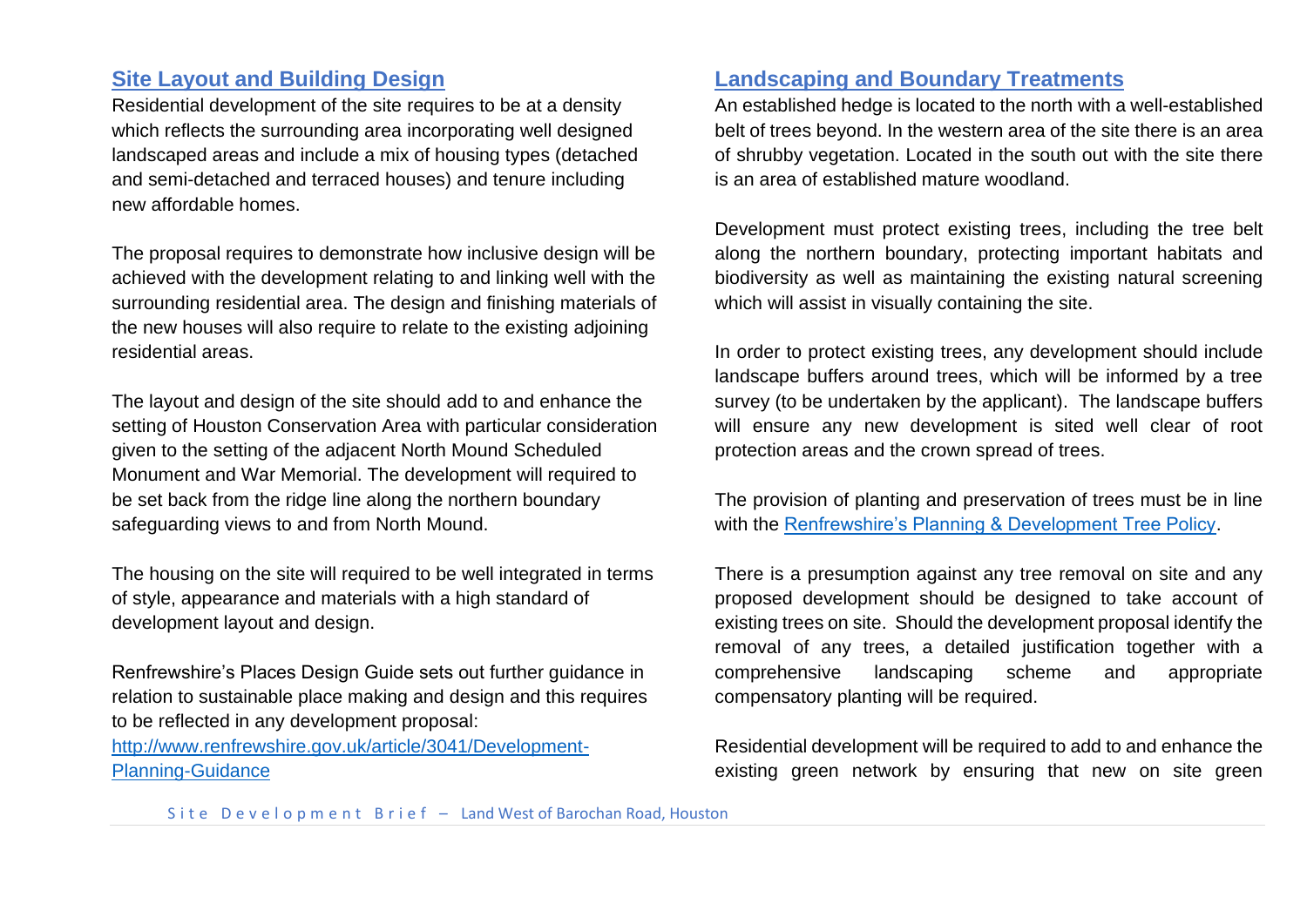infrastructure is incorporated with links into the wider green network.

Boundary treatment using high quality materials and planting will be required to define public and private spaces contributing to the areas character.

## **Accessibility**

Development proposals will require to demonstrate integration and connectivity with formal and informal routes including rights of way, core paths, footways along existing roads and local streets as well as indicating pedestrian connections links to the village centre, schooling and bus routes/bus stops.

A plan showing safe routes to school/local services requires to be included in the planning submission as well as how the site functions as a 20 minute neighbourhood.

The site layout must provide safe routes for pedestrians, cyclists and vehicular traffic to move through the development including direct routes for all users. Particular focus requires to be given to the movement of pedestrians and cyclists to promote active travel.

Parking must be well integrated with resident parking provided within the curtilage of the dwelling or within dedicated private parking areas. Visitor parking also requires to be distributed throughout the site.

The level of parking provision must be in line with the SCOTS National Roads Development Guide and should be discussed with the Council prior to the submission of the planning application.

## **Flood Risk and Sustainable Urban Drainage Systems**

The majority of this site is not impacted from a flood risk perspective, however, it is adjacent to the 1:200-year fluvial outline of the Houston Burn. It will be necessary to make sure that all development is set back and above this watercourse and a buffer strip will be required to separate the watercourse and development.

A detailed Flood Risk Assessment and Drainage Strategy will be required to confirm the developable extent of the site and ensure that there is no impact from the development to surrounding areas.

Drainage requirements, constraints and solutions will be integral to the layout and submission of the planning application. New development will require to integrate surface water management into the design of green infrastructure including naturalised Sustainable Urban Drainage Systems and permeable surfaces.

## **Renewables/Sustainability**

Low or Zero carbon generating technologies require to be integrated into the development proposal including the use of both active carbon reducing technologies such as solar panels or ground source heat pumps and passive factors such as orientation, siting, ventilation and sustainable materials. Provision requires to be made for electric car charging points for residents.